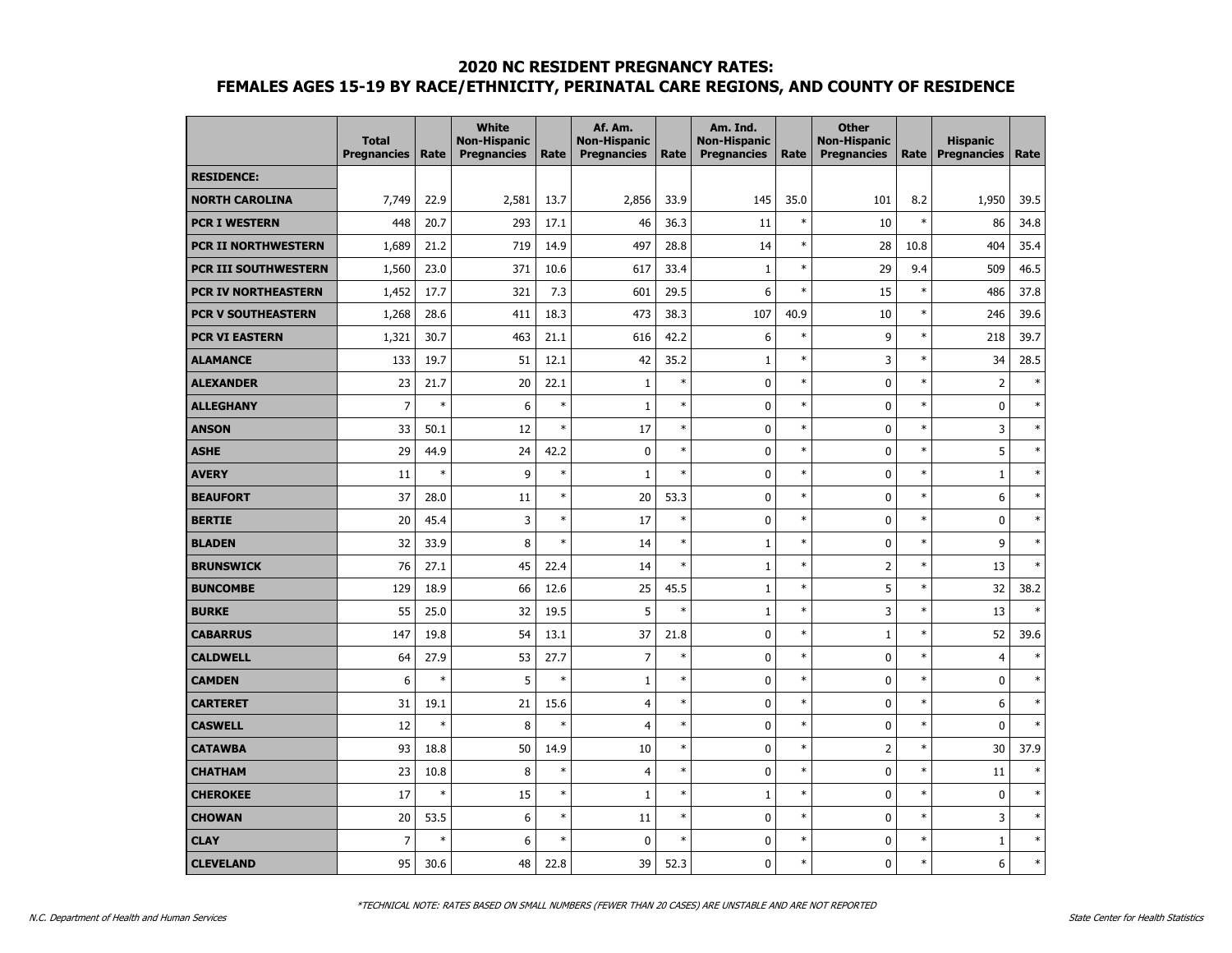|                   | <b>Total</b><br><b>Pregnancies</b> | Rate   | <b>White</b><br><b>Non-Hispanic</b><br><b>Pregnancies</b> | Rate   | Af. Am.<br><b>Non-Hispanic</b><br><b>Pregnancies</b> | Rate   | Am. Ind.<br><b>Non-Hispanic</b><br><b>Pregnancies</b> | Rate   | <b>Other</b><br><b>Non-Hispanic</b><br><b>Pregnancies</b> | Rate   | <b>Hispanic</b><br><b>Pregnancies</b> | Rate   |
|-------------------|------------------------------------|--------|-----------------------------------------------------------|--------|------------------------------------------------------|--------|-------------------------------------------------------|--------|-----------------------------------------------------------|--------|---------------------------------------|--------|
| <b>COLUMBUS</b>   | 65                                 | 40.5   | 30                                                        | 33.4   | 23                                                   | 48.7   | 3                                                     | $\ast$ | 0                                                         | $\ast$ | 8                                     | $\ast$ |
| <b>CRAVEN</b>     | 83                                 | 30.3   | 40                                                        | 25.9   | 30                                                   | 42.3   | 0                                                     | $\ast$ | $\overline{2}$                                            | $\ast$ | 10                                    | $\ast$ |
| <b>CUMBERLAND</b> | 339                                | 32.4   | 92                                                        | 25.1   | 165                                                  | 34.2   | 12                                                    | $\ast$ | $\overline{4}$                                            | $\ast$ | 56                                    | 37.5   |
| <b>CURRITUCK</b>  | 16                                 | $\ast$ | 11                                                        | $\ast$ | 3                                                    | $\ast$ | 0                                                     | $\ast$ | 0                                                         | $\ast$ | $\overline{2}$                        | $\ast$ |
| <b>DARE</b>       | 13                                 | $\ast$ | $\overline{7}$                                            | $\ast$ | $\mathbf 0$                                          | $\ast$ | 0                                                     | $\ast$ | 0                                                         | $\ast$ | 6                                     | $\ast$ |
| <b>DAVIDSON</b>   | 116                                | 23.7   | 65                                                        | 17.9   | 21                                                   | 40.3   | $\overline{2}$                                        | $\ast$ | 6                                                         | $\ast$ | 22                                    | 34.8   |
| <b>DAVIE</b>      | 19                                 | $\ast$ | 14                                                        | $\ast$ | $\mathbf{1}$                                         | $\ast$ | $\pmb{0}$                                             | $\ast$ | 0                                                         | $\ast$ | 3                                     | $\ast$ |
| <b>DUPLIN</b>     | 84                                 | 47.1   | 31                                                        | 45.0   | 24                                                   | 61.1   | 0                                                     | $\ast$ | 0                                                         | $\ast$ | 27                                    | 40.7   |
| <b>DURHAM</b>     | 242                                | 22.5   | 14                                                        | $\ast$ | 139                                                  | 28.6   | 0                                                     | $\ast$ | 2                                                         | $\ast$ | 84                                    | 39.8   |
| <b>EDGECOMBE</b>  | 67                                 | 43.5   | 11                                                        | $\ast$ | 45                                                   | 49.3   | 0                                                     | $\ast$ | 0                                                         | $\ast$ | 9                                     | $\ast$ |
| <b>FORSYTH</b>    | 315                                | 22.6   | 41                                                        | 6.5    | 147                                                  | 34.8   | $\overline{2}$                                        | $\ast$ | 3                                                         | $\ast$ | 115                                   | 40.3   |
| <b>FRANKLIN</b>   | 62                                 | 29.4   | 19                                                        | $\ast$ | 22                                                   | 35.3   | 0                                                     | $\ast$ | $\mathbf 0$                                               | $\ast$ | 18                                    | $\ast$ |
| <b>GASTON</b>     | 155                                | 23.4   | 72                                                        | 17.2   | 55                                                   | 38.9   | 0                                                     | $\ast$ | 3                                                         | $\ast$ | 22                                    | 26.3   |
| <b>GATES</b>      | $\overline{4}$                     | $\ast$ | 3                                                         | $\ast$ | $\mathbf{1}$                                         | $\ast$ | 0                                                     | $\ast$ | $\mathbf 0$                                               | $\ast$ | $\mathbf 0$                           | $\ast$ |
| <b>GRAHAM</b>     | 12                                 | $\ast$ | 12                                                        | $\ast$ | $\pmb{0}$                                            | $\ast$ | 0                                                     | $\ast$ | 0                                                         | $\ast$ | $\mathbf 0$                           | $\ast$ |
| <b>GRANVILLE</b>  | 34                                 | 20.5   | 12                                                        | $\ast$ | 11                                                   | $\ast$ | $\pmb{0}$                                             | $\ast$ | 0                                                         | $\ast$ | 10                                    | $\ast$ |
| <b>GREENE</b>     | 16                                 | $\ast$ | $\overline{2}$                                            | $\ast$ | 9                                                    | $\ast$ | 0                                                     | $\ast$ | $\mathbf 0$                                               | $\ast$ | 5                                     | $\ast$ |
| <b>GUILFORD</b>   | 379                                | 17.6   | 64                                                        | 7.2    | 213                                                  | 24.1   | 3                                                     | $\ast$ | 12                                                        | $\ast$ | 74                                    | 29.1   |
| <b>HALIFAX</b>    | 66                                 | 45.3   | 12                                                        | $\ast$ | 51                                                   | 62.7   | 0                                                     | $\ast$ | $\mathbf 0$                                               | $\ast$ | 3                                     | $\ast$ |
| <b>HARNETT</b>    | 119                                | 26.5   | 41                                                        | 17.3   | 41                                                   | 36.1   | 3                                                     | $\ast$ | $\mathbf{1}$                                              | $\ast$ | 29                                    | 33.1   |
| <b>HAYWOOD</b>    | 25                                 | 16.9   | 19                                                        | $\ast$ | $\mathbf{1}$                                         | $\ast$ | 0                                                     | $\ast$ | 0                                                         | $\ast$ | $\overline{4}$                        | $\ast$ |
| <b>HENDERSON</b>  | 75                                 | 25.6   | 40                                                        | 18.7   | 10                                                   | $\ast$ | 0                                                     | $\ast$ | $\overline{4}$                                            | $\ast$ | 21                                    | 34.6   |
| <b>HERTFORD</b>   | 20                                 | 24.1   | $\overline{4}$                                            | $\ast$ | 15                                                   | $\ast$ | 0                                                     | $\ast$ | 0                                                         | $\ast$ | $1\,$                                 | $\ast$ |
| <b>HOKE</b>       | 43                                 | 27.0   | 11                                                        | $\ast$ | 20                                                   | 31.6   | 6                                                     | $\ast$ | 0                                                         | $\ast$ | 6                                     | $\ast$ |
| <b>HYDE</b>       | 3                                  | $\ast$ | $\overline{2}$                                            | $\ast$ | $\mathbf{1}$                                         | $\ast$ | 0                                                     | $\ast$ | 0                                                         | $\ast$ | $\mathbf 0$                           | $\ast$ |
| <b>IREDELL</b>    | 103                                | 17.7   | 50                                                        | 12.2   | 26                                                   | 32.1   | $\mathbf{1}$                                          | $\ast$ | $\mathbf{1}$                                              | $\ast$ | 23                                    | 34.1   |
| <b>JACKSON</b>    | 26                                 | 12.3   | 15                                                        | $\ast$ | $\mathbf{1}$                                         | $\ast$ | 3                                                     | $\ast$ | $\mathbf{1}$                                              | $\ast$ | 6                                     | $\ast$ |
| <b>JOHNSTON</b>   | 147                                | 21.0   | 55                                                        | 13.1   | 43                                                   | 34.8   | $1\,$                                                 | $\ast$ | $\mathbf 0$                                               | $\ast$ | 48                                    | 32.9   |
| <b>JONES</b>      | 6                                  | $\ast$ | $\overline{\mathbf{c}}$                                   | $\ast$ | 3                                                    | $\ast$ | 0                                                     | $\ast$ | 0                                                         | $\ast$ | $\mathbf 0$                           | $\ast$ |
| <b>LEE</b>        | 54                                 | 29.4   | 18                                                        | $\ast$ | 15                                                   | $\ast$ | 0                                                     | $\ast$ | 2                                                         | $\ast$ | 19                                    | $\ast$ |
| <b>LENOIR</b>     | 65                                 | 41.2   | 18                                                        | $\ast$ | 34                                                   | 46.6   | $\mathbf{1}$                                          | $\ast$ | $\mathbf{1}$                                              | $\ast$ | 11                                    | $\ast$ |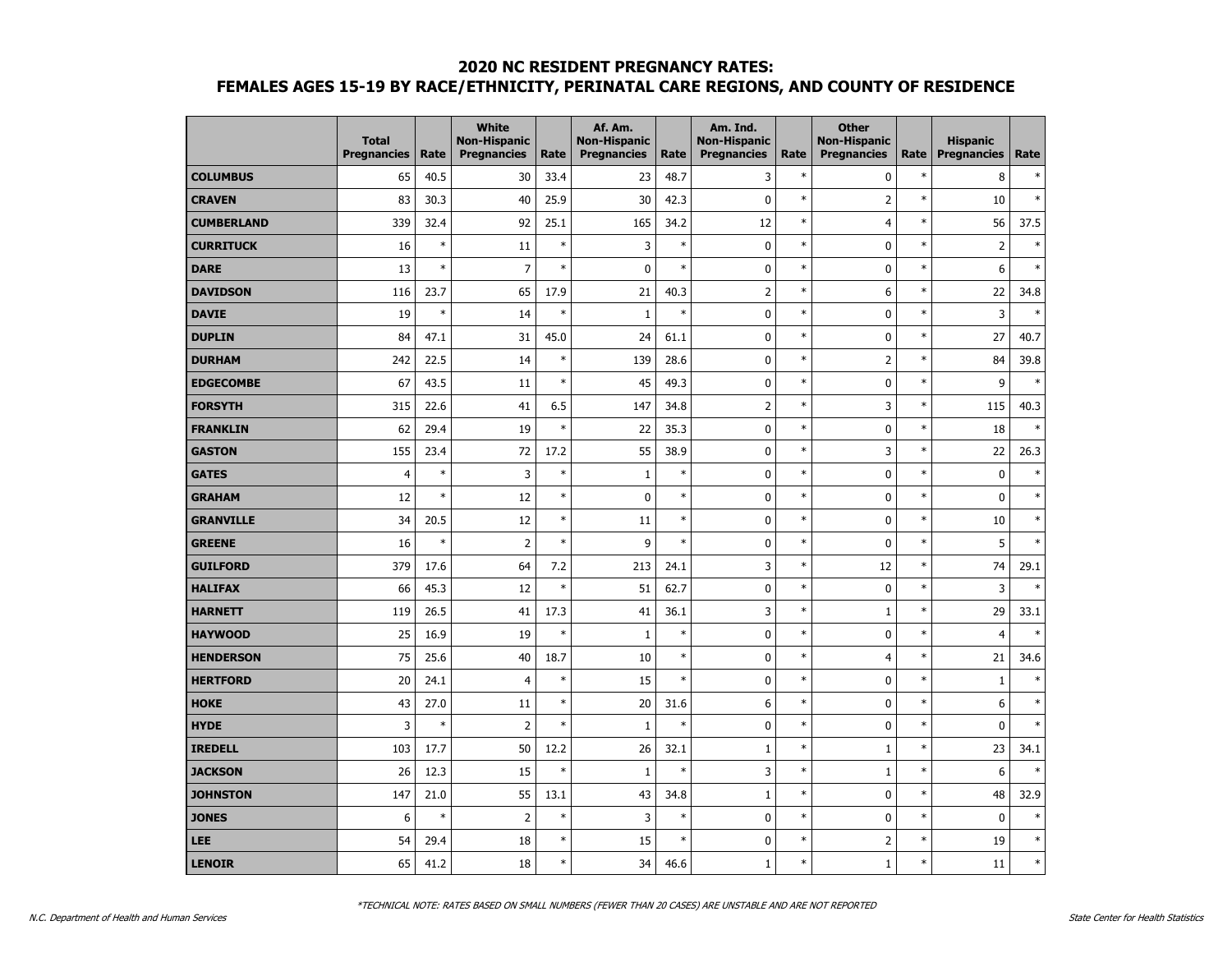|                    | <b>Total</b><br><b>Pregnancies</b> | Rate   | <b>White</b><br><b>Non-Hispanic</b><br><b>Pregnancies</b> | Rate   | Af. Am.<br><b>Non-Hispanic</b><br><b>Pregnancies</b> | Rate   | Am. Ind.<br><b>Non-Hispanic</b><br><b>Pregnancies</b> | Rate   | <b>Other</b><br><b>Non-Hispanic</b><br><b>Pregnancies</b> | Rate   | <b>Hispanic</b><br><b>Pregnancies</b> | Rate   |
|--------------------|------------------------------------|--------|-----------------------------------------------------------|--------|------------------------------------------------------|--------|-------------------------------------------------------|--------|-----------------------------------------------------------|--------|---------------------------------------|--------|
| <b>LINCOLN</b>     | 57                                 | 23.5   | 44                                                        | 22.4   | 5                                                    | $\ast$ | 0                                                     | $\ast$ | $\mathbf 0$                                               | $\ast$ | 6                                     | $\ast$ |
| <b>MCDOWELL</b>    | 25                                 | 21.8   | 23                                                        | 24.2   | $\pmb{0}$                                            | $\ast$ | 0                                                     | $\ast$ | 0                                                         | $\ast$ | $\overline{2}$                        | $\ast$ |
| <b>MACON</b>       | 17                                 | $\ast$ | 14                                                        | $\ast$ | $\mathbf{1}$                                         | $\ast$ | 0                                                     | $\ast$ | 0                                                         | $\ast$ | $\overline{2}$                        | $\ast$ |
| <b>MADISON</b>     | 13                                 | $\ast$ | 11                                                        | $\ast$ | $\mathbf{1}$                                         | $\ast$ | 0                                                     | $\ast$ | 0                                                         | $\ast$ | $1\,$                                 | $\ast$ |
| <b>MARTIN</b>      | 14                                 | $\ast$ | 5                                                         | $\ast$ | 8                                                    | $\ast$ | 0                                                     | $\ast$ | $\mathbf 0$                                               | $\ast$ | $\mathbf{1}$                          | $\ast$ |
| <b>MECKLENBURG</b> | 915                                | 25.8   | 73                                                        | 5.2    | 435                                                  | 34.2   | $1\,$                                                 | $\ast$ | 22                                                        | 10.6   | 365                                   | 55.3   |
| <b>MITCHELL</b>    | 8                                  | $\ast$ | $\overline{7}$                                            | $\ast$ | $\mathbf 0$                                          | $\ast$ | 0                                                     | $\ast$ | $\mathbf 0$                                               | $\ast$ | $\mathbf{1}$                          | $\ast$ |
| <b>MONTGOMERY</b>  | 24                                 | 27.4   | 9                                                         | $\ast$ | 10                                                   | $\ast$ | 0                                                     | $\ast$ | 0                                                         | $\ast$ | 5                                     | $\ast$ |
| <b>MOORE</b>       | 60                                 | 22.6   | 32                                                        | 17.6   | 17                                                   | $\ast$ | 0                                                     | $\ast$ | 0                                                         | $\ast$ | 10                                    | $\ast$ |
| <b>NASH</b>        | 95                                 | 31.8   | 18                                                        | $\ast$ | 59                                                   | 45.6   | $\overline{2}$                                        | $\ast$ | $\mathbf{1}$                                              | $\ast$ | 14                                    | $\ast$ |
| <b>NEW HANOVER</b> | 111                                | 13.7   | 35                                                        | 5.7    | 46                                                   | 41.3   | $\mathbf{1}$                                          | $\ast$ | 0                                                         | $\ast$ | 27                                    | 40.5   |
| <b>NORTHAMPTON</b> | 20                                 | 46.3   | $\mathbf 1$                                               | $\ast$ | 18                                                   | $\ast$ | 0                                                     | $\ast$ | 0                                                         | $\ast$ | $1\,$                                 | $\ast$ |
| <b>ONSLOW</b>      | 215                                | 42.1   | 134                                                       | 43.9   | 35                                                   | 32.7   | 3                                                     | $\ast$ | 3                                                         | $\ast$ | 40                                    | 49.4   |
| <b>ORANGE</b>      | 37                                 | 4.8    | 11                                                        | $\ast$ | $\overline{7}$                                       | $\ast$ | 0                                                     | $\ast$ | $\mathbf{1}$                                              | $\ast$ | 16                                    | $\ast$ |
| <b>PAMLICO</b>     | $\overline{7}$                     | $\ast$ | 6                                                         | $\ast$ | $\mathbf{1}$                                         | $\ast$ | $\pmb{0}$                                             | $\ast$ | 0                                                         | $\ast$ | $\mathbf 0$                           | $\ast$ |
| <b>PASQUOTANK</b>  | 31                                 | 23.6   | 20                                                        | 33.8   | 9                                                    | $\ast$ | $\pmb{0}$                                             | $\ast$ | 0                                                         | $\ast$ | $\overline{2}$                        | $\ast$ |
| <b>PENDER</b>      | 28                                 | 15.6   | 17                                                        | $\ast$ | $\overline{4}$                                       | $\ast$ | $\pmb{0}$                                             | $\ast$ | 0                                                         | $\ast$ | 6                                     | $\ast$ |
| <b>PERQUIMANS</b>  | 8                                  | $\ast$ | $\overline{4}$                                            | $\ast$ | 3                                                    | $\ast$ | 0                                                     | $\ast$ | 0                                                         | $\ast$ | $1\,$                                 | $\ast$ |
| <b>PERSON</b>      | 27                                 | 25.8   | 11                                                        | $\ast$ | 14                                                   | $\ast$ | 0                                                     | $\ast$ | 0                                                         | $\ast$ | $\mathbf 0$                           | $\ast$ |
| PITT               | 146                                | 18.6   | 35                                                        | 7.9    | 94                                                   | 34.9   | 0                                                     | $\ast$ | $\mathbf{1}$                                              | $\ast$ | 16                                    | $\ast$ |
| <b>POLK</b>        | $\overline{7}$                     | $\ast$ | 3                                                         | $\ast$ | $\pmb{0}$                                            | $\ast$ | 0                                                     | $\ast$ | 0                                                         | $\ast$ | $\overline{4}$                        | $\ast$ |
| <b>RANDOLPH</b>    | 108                                | 24.9   | 59                                                        | 19.4   | 14                                                   | $\ast$ | 3                                                     | $\ast$ | 0                                                         | $\ast$ | 32                                    | 35.3   |
| <b>RICHMOND</b>    | 74                                 | 55.3   | 24                                                        | 35.6   | 38                                                   | 79.3   | $\overline{2}$                                        | $\ast$ | 0                                                         | $\ast$ | 10                                    | $\ast$ |
| <b>ROBESON</b>     | 181                                | 38.0   | 30                                                        | 29.8   | 46                                                   | 37.0   | 72                                                    | 39.8   | 0                                                         | $\ast$ | 32                                    | 48.5   |
| <b>ROCKINGHAM</b>  | 76                                 | 30.7   | 44                                                        | 26.0   | 20                                                   | 44.0   | $\mathbf{1}$                                          | $\ast$ | 0                                                         | $\ast$ | 10                                    | $\ast$ |
| <b>ROWAN</b>       | 111                                | 25.4   | 49                                                        | 17.4   | 27                                                   | 34.7   | $1\,$                                                 | $\ast$ | $\mathbf{1}$                                              | $\ast$ | 32                                    | 45.1   |
| <b>RUTHERFORD</b>  | 55                                 | 28.7   | 40                                                        | 26.5   | 6                                                    | $\ast$ | $\overline{2}$                                        | $\ast$ | 0                                                         | $\ast$ | $\overline{7}$                        | $\ast$ |
| <b>SAMPSON</b>     | 84                                 | 41.6   | 31                                                        | 36.3   | 16                                                   | $\ast$ | $\overline{2}$                                        | $\ast$ | $\mathbf{1}$                                              | $\ast$ | 34                                    | 52.1   |
| <b>SCOTLAND</b>    | 32                                 | 32.5   | 6                                                         | $\ast$ | 19                                                   | $\ast$ | $\overline{4}$                                        | $\ast$ | 2                                                         | $\ast$ | $\mathbf 1$                           | $\ast$ |
| <b>STANLY</b>      | 39                                 | 20.8   | 22                                                        | 15.2   | 6                                                    | $\ast$ | 0                                                     | $\ast$ | 0                                                         | $\ast$ | 10                                    | $\ast$ |
| <b>STOKES</b>      | 15                                 | $\ast$ | 14                                                        | $\ast$ | $\mathbf{0}$                                         | $\ast$ | $\mathbf{0}$                                          | $\ast$ | 0                                                         | $\ast$ | $\mathbf{1}$                          | $\ast$ |